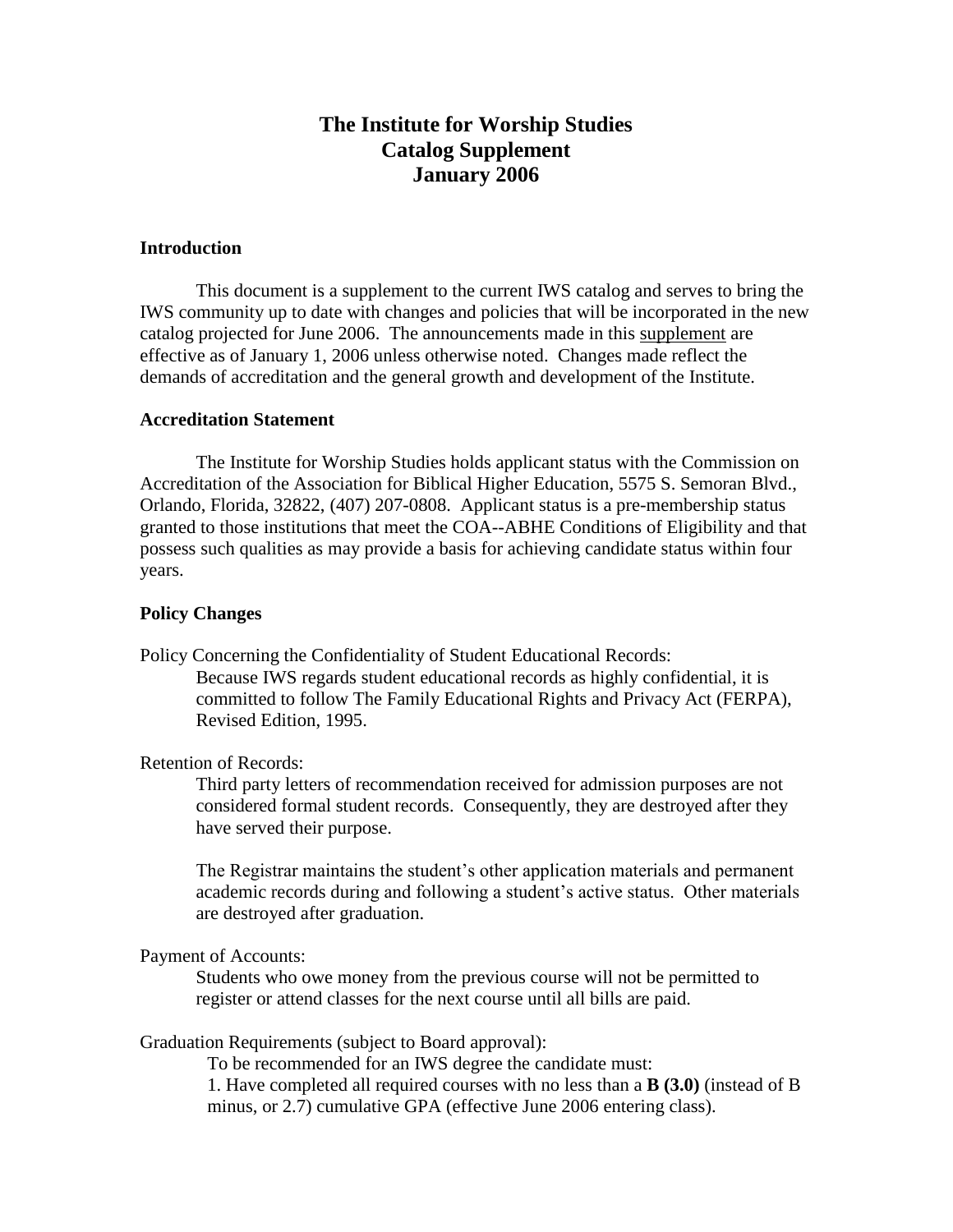2. Have paid all financial obligations to IWS in full, or have negotiated a mutually acceptable payment schedule.

3. Give evidence of satisfactory formation in Christian maturity and skills in worship ministries (based on the criteria in the Program Outcomes).

4. Have satisfactorily completed all other program requirements.

# Class Attendance:

Students are required to attend the on-campus segment of each course. In the case of rare and extenuating circumstances, a student can miss no more than one day of the on-campus session at the discretion of the professor.

## English as a Second Language:

Students for whom English is a second language must utilize the services of an English reader/editor (at the student's expense) with their papers and theses for editing before they are advanced to the IWS readers.

### Withdrawal from Courses:

Students who drop a course will receive either a WP (Withdrawal/Passing) or a WF (Withdrawal/Failing).

# Certificate Holders Finishing a Degree:

Within 9 years of taking the thesis class, certificate holders can finish a degree by turning in the certificate, reapplying for the thesis process (within 3 years of receiving the certificate), retaking the thesis class and completing the thesis.

# Transfer of Credit:

Due to the unique nature of the IWS curriculum, there will be no transfer of credit into IWS for application toward any of the MWS or DWS courses.

### Grading Policy:

Any student receiving a grade of  $C<sub>+</sub>$  or lower in any doctoral course is considered to be on academic probation. The student must improve to a grade of B or higher in the next course taken, at which point the designation of academic probation is removed.

Any student receiving a grade of  $C<sub>+</sub>$  or lower for two or more courses will be awarded the "Advanced Graduate Certificate of Worship Studies" upon the satisfactory completion of all four courses (each with a grade of C or higher) and will not be eligible to enter the thesis course (DWS 801).

Any student who receives two or more final course grades of  $C<sub>+</sub>$  or lower may proceed to the thesis course (DWS 801) only by repeating these courses for academic credit and must achieve a grade of B or higher in these repeated courses.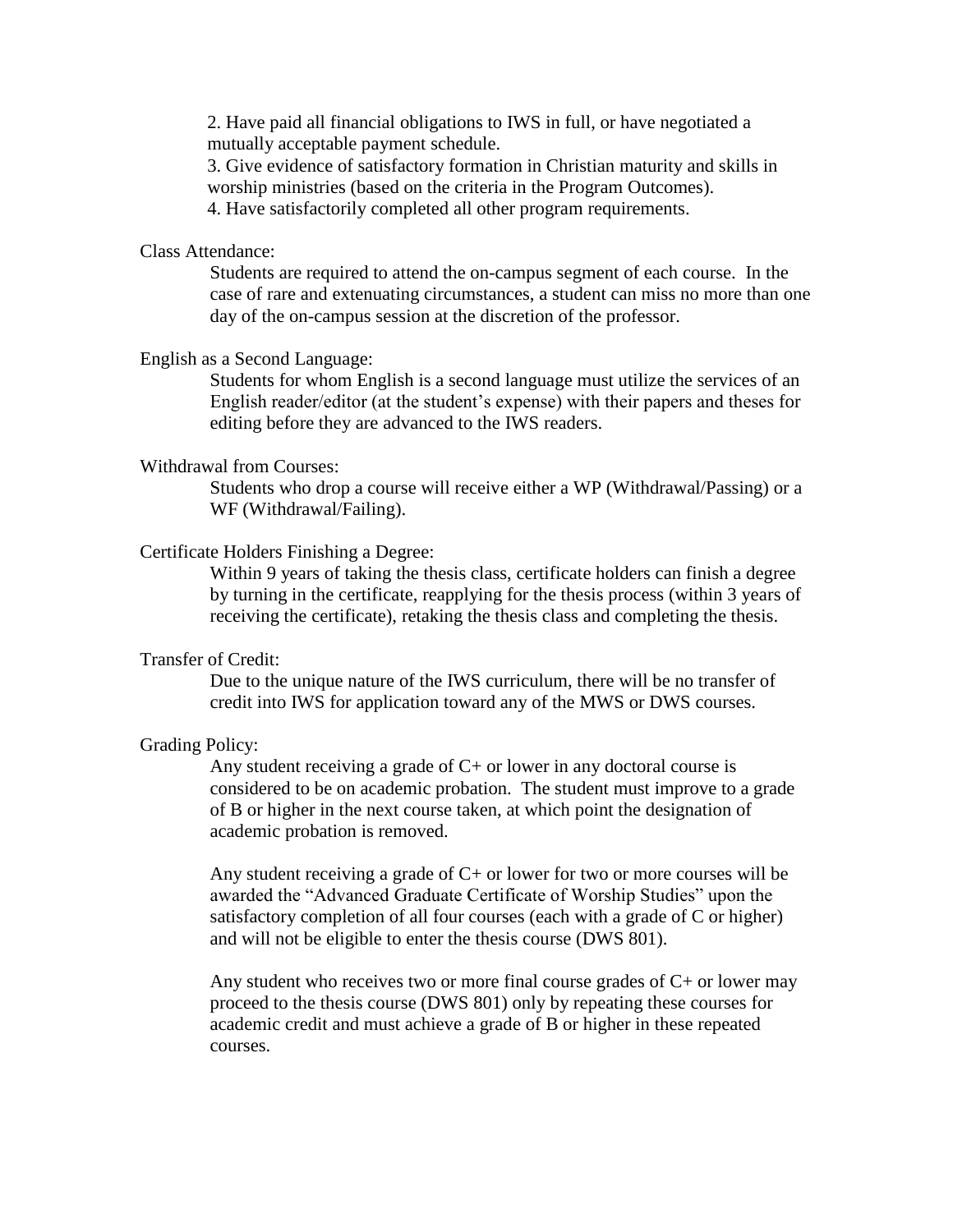Master's students who receive a cumulative grade point average below B will not be eligible for the master's degree. Instead, they will be awarded a Graduate Certificate in Worship Studies (GCWS). Any master's student who, for personal or academic reasons, chooses not to complete the project/internship is eligible for the GCWS, assuming that the four core master's courses have been satisfactorily completed. Any doctoral student who, for personal or academic reasons, chooses not to complete the thesis is eligible for the Graduate Diploma in Worship Studies (GDWS), assuming that the four core doctoral courses have been satisfactorily completed.

#### Intra-Program and End-of-Program Assessments:

Doctoral students will be evaluated after the completion of the **DWS 703** course (not DWS 702) to determine whether they may matriculate into the DWS thesis course.

# Leaves of Absence:

Students are permitted a leave of up to one year for extenuating circumstances, if they submit a written request.

### Thesis Continuation:

One year is allotted for thesis completion, with up to two additional years allowed for a continuation. No more than three years are allowed for the entire thesis process, and no more than two years are allowed to complete the thesis after the proposal is approved. Permission for thesis continuation must be obtained from the thesis supervisor and the thesis director. Continuation forms are available on the web site ("Late Work" form on the "Curriculum" page).

Students who extend their thesis completion beyond the allotted time of one year must pay a continuation fee of \$300 per semester. Continuation fees are due on the tuition due date prior to the semester of continuation.

#### Total Matriculation Time:

The total matriculation time allowed for the entire program is seven years for the DWS program (with one additional year allowed for a leave of absence) and four years for the MWS program (with one addition year allowed for a leave of absence).

Policy on Ethical Conduct and Human Sexuality (Pending faculty and board approval): Commitment to Christ involves commitment to Christlike living and therefore is imperative for all Christians. But, whether rightly or wrongly, Christian leaders are expected to exemplify a higher standard. Therefore, diligent attention to this facet of spiritual formation is required of every member of the IWS community, as we prepare for more effective servant leadership. Among the standards to be followed are Scripture; inspired theological, historical, ethical, cultural and missiological reflection upon Scripture; and IWS's Mission Statement, goals and policies. Conduct that is not compatible to these guides may be subject to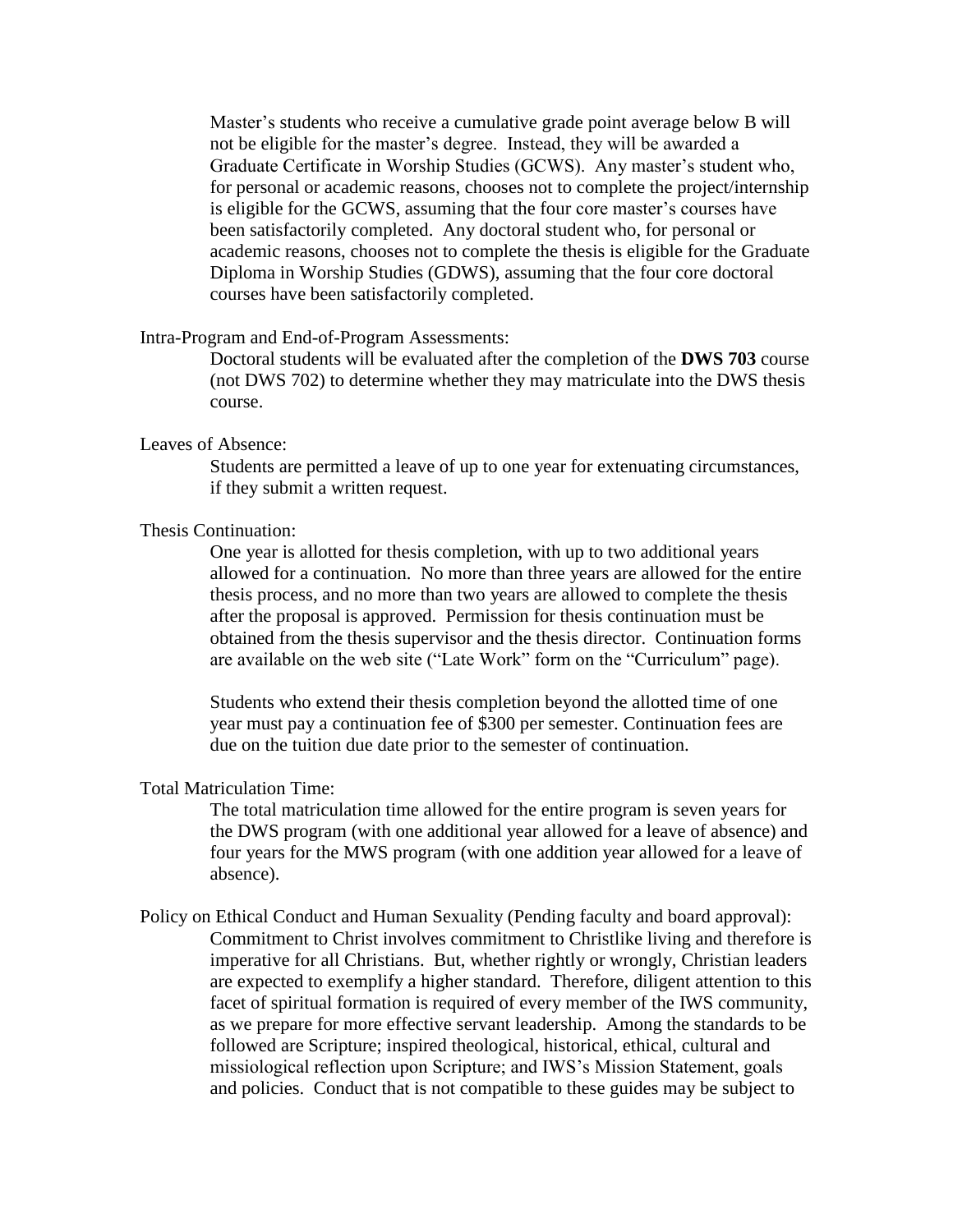corrective/disciplinary action (see the "Correction/Discipline, Mediation and Grievance Procedures" section below).

Correction/Discipline, Mediation, and Grievance Procedures (Pending faculty and board approval):

> Correction/discipline, as used here, are responses to vexations of individual students; mediation and grievance procedures are activated for interpersonal conflicts.

- Correction/Discipline. A student who encounters serious academic or related difficulties or engages in unacceptable conduct may be required to take some corrective measures. The student may be required to: 1) meet with a faculty adviser or the Academic Dean until the matter is satisfactorily resolved; 2) meet with an outside counselor; 3) go onto academic probation; 4) commit to some corrective disciplines; 5) switch to a certificate program; 6) take a leave of absence; or 7) follow through with whatever the faculty recommends, if the matter is referred to the full faculty. These directives will be communicated to the student both orally and in writing. A recommendation for dismissal from the Institute must be approved by the full faculty. When the above recommendations or requirements are put in writing, at least one copy will go to the student and one to the student's file.
- Mediation. Mediation is intended as a preventive process. If conflict arises, it is the first level of response, with the expectation of preventing further escalation. As much as possible, it is conducted in an atmosphere of Christian caring, integrity and respect. In a Christian context, conflicts between individuals or groups should be resolved, if possible, by the persons or groups concerned. That is the expectation at IWS. But, if these efforts fail, the Academic Dean and Chaplain will appoint a neutral, ad hoc mediation committee, consisting of two students and two faculty members or administrators. They will meet with the aggrieved parties, individually and/or collectively, clarify the issues, and attempt to achieve reconciliation, based on Christian principles of fairness and justice. Records of all meetings will be kept confidential.
- Grievance. The grievance process is to handle disputes that were not resolved by mediation. Individuals or parties who feel that their grievances were not satisfactorily resolved by mediation may request that the grievance process be initiated. This is essentially an appeals process that provides the opportunity for a second hearing. To that end, an ad hoc Grievance Committee of two students and two faculty members or administrators, who were not involved in the mediation process, is appointed. These persons may be appointed by the Academic Dean and Chaplain, or, if the appointment process is an issue, the students and faculty or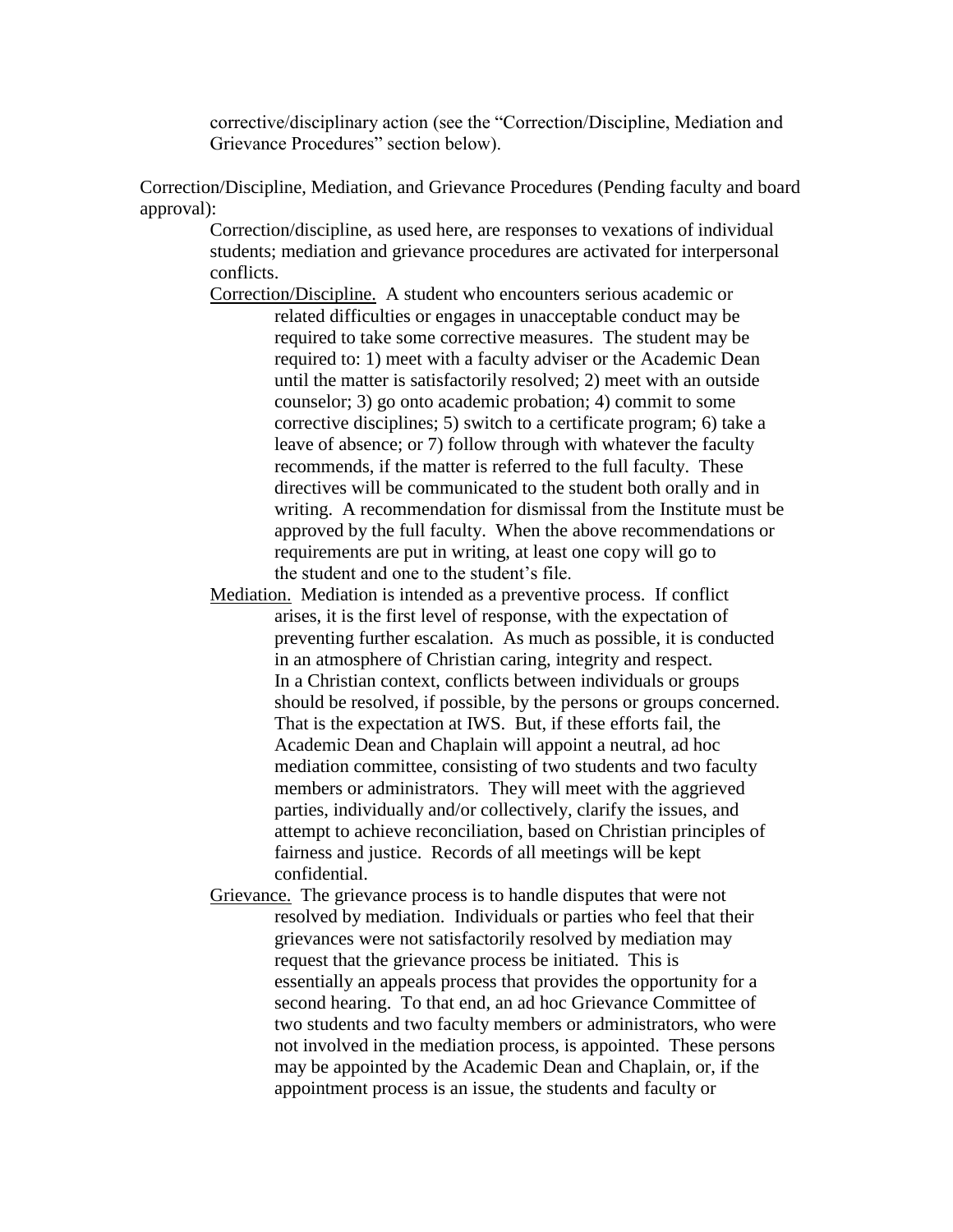administrators may be selected by their peers. This committee will be meet with the aggrieved parties, individually and/or collectively, clarify the issues, consider appropriate measures and attempt to achieve a satisfactory resolution. A decision made by this group is final. Records of all meetings will be kept confidential.

### **Update of Personal Profile:**

All IWS students are responsible for updating personal profile information on the web site on a semi-annual basis, or when there is a change in contact information (e.g., addresses, phone numbers, e-mail addresses, etc.). Go to the "Student Directory" page, choose your name, and click on update button.

### **Credit Changes**

Beginning in June 2006 all courses in both the MWS and DWS programs of study will be changed from 8 hours to 6 hours of credit except for the DWS thesis course which will remain as 8 hours of credit.

### **Tuition Costs**

Effective June 2006, tuition for each 6 hour course is increased to \$1,650 per course. The thesis course, which will remain at 8 hours credit, will be increased to \$2,200. The total cost of DWS tuition is increased to \$8,800. The MWS, which has been changed from four courses to five will increase to \$8,250 (see below). The cost per credit hour is \$275.

### **Meals**

Effective January 2006 the cost of meals is \$208 U.S. for the week. (Canadians must pay the Canadian dollar equivalent at the current exchange rate.)

#### **Change in the MWS Curriculum**

One new required course has been added to the MWS curriculum. The growth of this program also allows us to require students to take their courses in sequence. The sequence beginning in January 2006 will add one course each semester until all five courses are taught each semester. In June of 2006 the second course will be added, in January of 2007 the third course will be added. By June of 2007 all four courses will be meeting at the same time. The fifth course, which is a personalized study under Doris Borchert, will begin upon entrance to the first course and conclude with the final course to enable students to graduate in two years or four terms.

The addition of the fifth course is required of all students entering the MWS program as of January 2006. Other students will graduate with the previous four-course requirement.